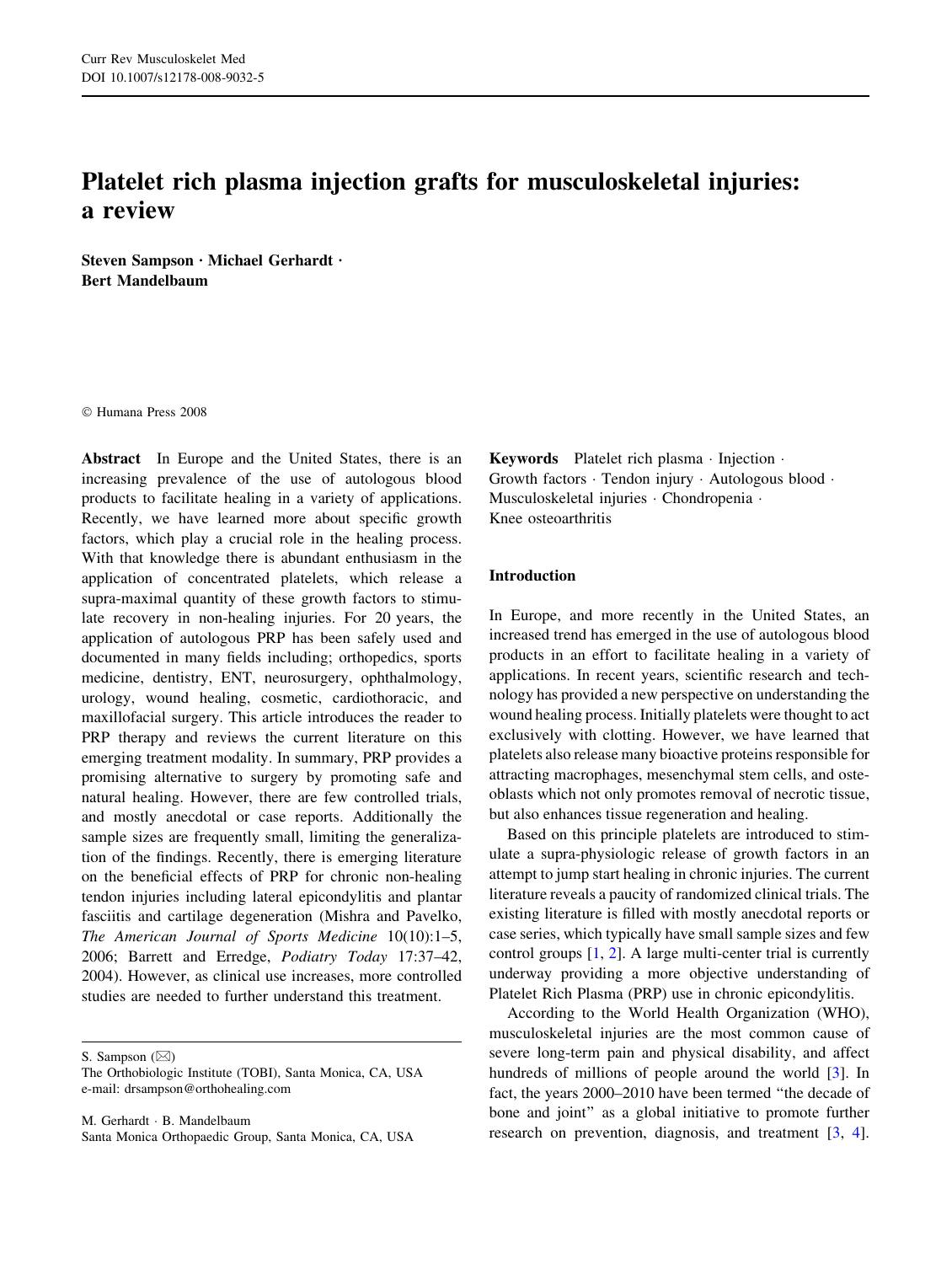Soft tissue injuries including tendon and ligament trauma represent 45% of all musculoskeletal injuries in the USA [\[4](#page-8-0), [5\]](#page-8-0). The continued popularity of sporting activities has brought with it an epidemic of musculoskeletal disorders focusing attention on tendons. Additionally, modern imaging techniques including magnetic resonance imaging and musculoskeletal ultrasound have provided clinicians with further knowledge of these injuries.

## Blood components

Blood contains plasma, red blood cells (RBC), white blood cells (WBC), and platelets. Plasma is the liquid component of blood, made mostly of water and acts as a transporter for cells. Plasma also contains fibrinogen, a protein that acts like a net and catches platelets at a wound site to form a clot. RBC helps pick up oxygen from the lungs and delivers it to other body cells, while removing carbon dioxide. WBC fights infection, kills germs, and carries off dead blood cells. Platelets are responsible for hemostasis, construction of new connective tissue, and revascularization. Typically a blood specimen contains 93% RBC, 6% Platelets, and 1% WBC [[6\]](#page-8-0). The rationale for PRP benefit lies in reversing the blood ratio by decreasing RBC to 5%, which are less useful in the healing process, and increasing platelets to 94% to stimulate recovery [[6](#page-8-0)].

# Platelets

Platelets are small discoid blood cells made in bone marrow with a lifespan of 7–10 days. Inside the platelets are many intracellular structures containing glycogen, lysosomes, and two types of granules. The alpha granules contain the clotting and growth factors that are eventually released in the healing process. Normally at the resting state, platelets require a trigger to activate and become a participant in wound healing and hemostasis [[7\]](#page-8-0). Upon activation by thrombin, the platelets morph into different shapes and develop branches, called pseudo-pods that spread over injured tissue. This process is termed aggregation. Eventually the granules contained within platelets release the growth factors, which stimulate the inflammatory cascade and healing [[7\]](#page-8-0).

# PRP

Platelet Rich Plasma is defined as a volume of the plasma fraction of autologous blood having a platelet concentration above baseline  $[8, 9]$  $[8, 9]$  $[8, 9]$ . Normal platelet concentration is 200,000 platelets/ul. Studies have shown that clinical efficacy can be expected with a minimum increase of  $4\times$  this baseline (1million platelets/ul) [\[6](#page-8-0)]. Slight variability exists in the ability to concentrate platelets, largely depending on

the manufacturer's equipment. However, it has not been studied if too great an increased platelet concentration would have paradoxical effects.

The use of autologous PRP was first used in 1987 by Ferrari et al. [\[10](#page-8-0)] following an open heart surgery, to avoid excessive transfusion of homologous blood products. Since that time, the application of autologous PRP has been safely used and documented in many fields including; orthopedics, sports medicine, dentistry, ENT, neurosurgery, ophthalmology, urology, and wound healing; as well as cosmetic, cardiothoracic, and maxillofacial surgery. Studies suggest that PRP can affect inflammation, postoperative blood loss, infection, narcotic requirements, osteogenesis, wound, and soft tissue healing.

In addition to local hemostasis at sites of vascular injury, platelets contain an abundance of growth factors and cytokines that are pivotal in soft tissue healing and bone mineralization [\[4](#page-8-0)]. An increased awareness of platelets and their role in the healing process has lead to the concept of therapeutic applications.

## Tendons

PRP is increasingly used in treatment of chronic non-healing tendon injuries including the elbow, patella, and the achilles among others. As a result of mechanical factors, tendons are vulnerable to injury and stubborn to heal. Tendons are made of specialized cells including tenocytes, water, and fibrous collagen proteins. Millions of these collagen proteins weave together to form a durable strand of flexible tissue to make up a tendon. They naturally anchor to the bone and form a resilient mineralized connection. Tendons also bear the responsibility of transferring a great deal of force, and as a result are susceptible to injury when they are overwhelmed. With repetitive overuse, collagen fibers in the tendon may form micro tears, leading to what is called tendonitis; or more appropriately tendinosis or tendinopathy. The injured tendons heal by scarring which adversely affects function and increases risk of re-injury. Furthermore, tendons heal at a slow rate compared with other connective tissues, secondary to poor vascularization [\[11–13](#page-8-0)]. Histologic samples from chronic cases indicate that there is not an inflammatory response, but rather a limitation of the normal tendon repair system with a fibroblastic and a vascular response called, angiofibroblastic degeneration [[1,](#page-8-0) [14,](#page-8-0) [15\]](#page-8-0). Given the inherent nature of the tendon, new treatment options including dry needling, prolotherapy, and extracorporeal shockwave therapy are aimed at embracing inflammation rather than suppressing it.

Traditional therapies to treat these conditions do not alter the tendon's inherent poor healing properties and involve long-term palliative care [[16,](#page-8-0) [17](#page-8-0)]. A recent meta-analysis of 23 randomized controlled studies on physical therapy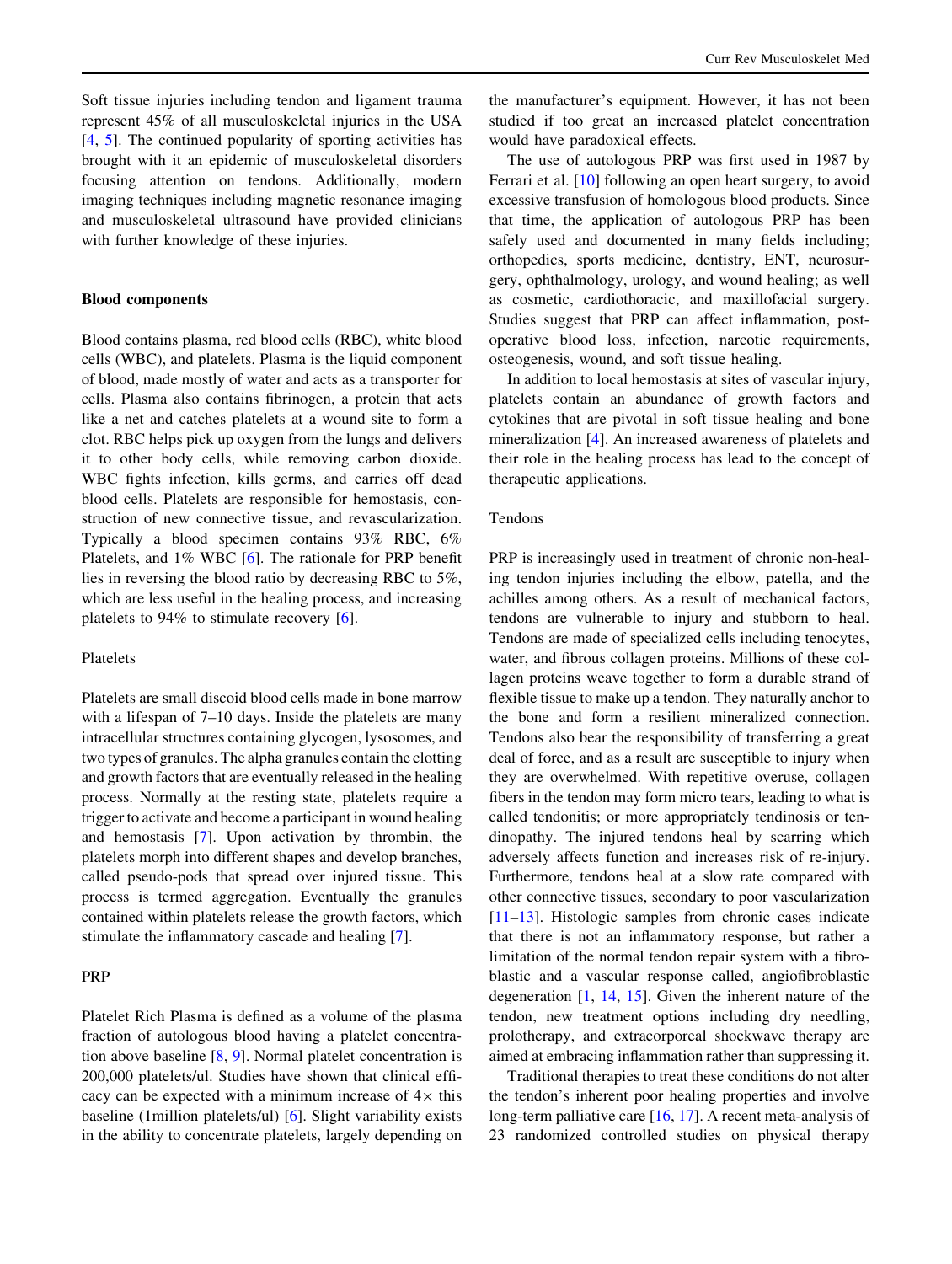treatment for epicondylitis, concluded that there is insufficient supportive evidence of improved outcomes [[1,](#page-8-0) [18](#page-8-0)]. Corticosteroids are commonly injected, however studies suggest adverse side effects including atrophy and permanent adverse structural changes in the tendon [\[14](#page-8-0)]. Medications including NSAIDs, while commonly used for tendinopathies, carry significant long-term risks including bleeding ulcers and kidney damage. Thus, organically based strategies to promote healing while facilitating the release of one's own natural growth factors is attracting interest.

## Growth factors

It is widely accepted that growth factors play a central role in the healing process and tissue regeneration [\[4](#page-8-0), [19\]](#page-8-0). This conclusion has lead to significant research efforts examining varying growth factors and their role in repair of tissues [[4](#page-8-0), [20\]](#page-8-0). However, there are conflicting reports in the literature regarding potential benefits. Although some authors have reported improved bone formation and tissue healing with PRP, others have had less success [[4,](#page-8-0) [21,](#page-8-0) [22](#page-8-0)]. These varying results are likely attributed to the need for additional standardized PRP protocols, preparations, and techniques. There are a variety of commercially FDA approved kits available with variable platelet concentrations, clot activators, and leukocyte counts which could theoretically affect the data.

Alpha granules are storage units within platelets, which contain pre-packaged growth factors in an inactive form (Fig. 1). The main growth factors contained in these granules are transforming growth factor beta (TGFbeta), vascular endothelial growth factor (VEGF) platelet-derived growth factor (PDGF), and epithelial growth factor (EGF) (Table 1). The granules also contain vitronectin, a cell adhesion molecule which helps with osseointegration and osseoconduction.



Fig. 1 Inactive platelets

Table 1 Growth factor chart [Printed with permission from: Eppley BL, Woodell JE, Higgins J. Platelet quantification and growth factor analysis from platelet-rich plasma: implications for wound healing. Plast Reconstr Surg. 2004 November;114(6):1502–8]

| Platelet-derived growth factor (PDGF)      | Stimulates cell replication                                                                                    |
|--------------------------------------------|----------------------------------------------------------------------------------------------------------------|
|                                            | Promotes angiogenesis                                                                                          |
|                                            | Promotes epithelialization                                                                                     |
|                                            | Promotes granulation tissue formation                                                                          |
| Transforming growth factor (TGF)           | Promotes formation of extracellular matrix                                                                     |
|                                            | Regulates bone cell metabolism                                                                                 |
| Vascular endothelial growth factor (VEGF)r | Promotes angiogenesis                                                                                          |
| Epidermal growth factor (EGF)              | Promotes cell differentiation and stimulates<br>re-epithelialisation, angiogenesis and collagenase<br>activity |
| Fibroblast growth factor (FGF)             | Promotes proliferation of endothelial cells and fibroblasts                                                    |
|                                            | Stimulates angiogenesis                                                                                        |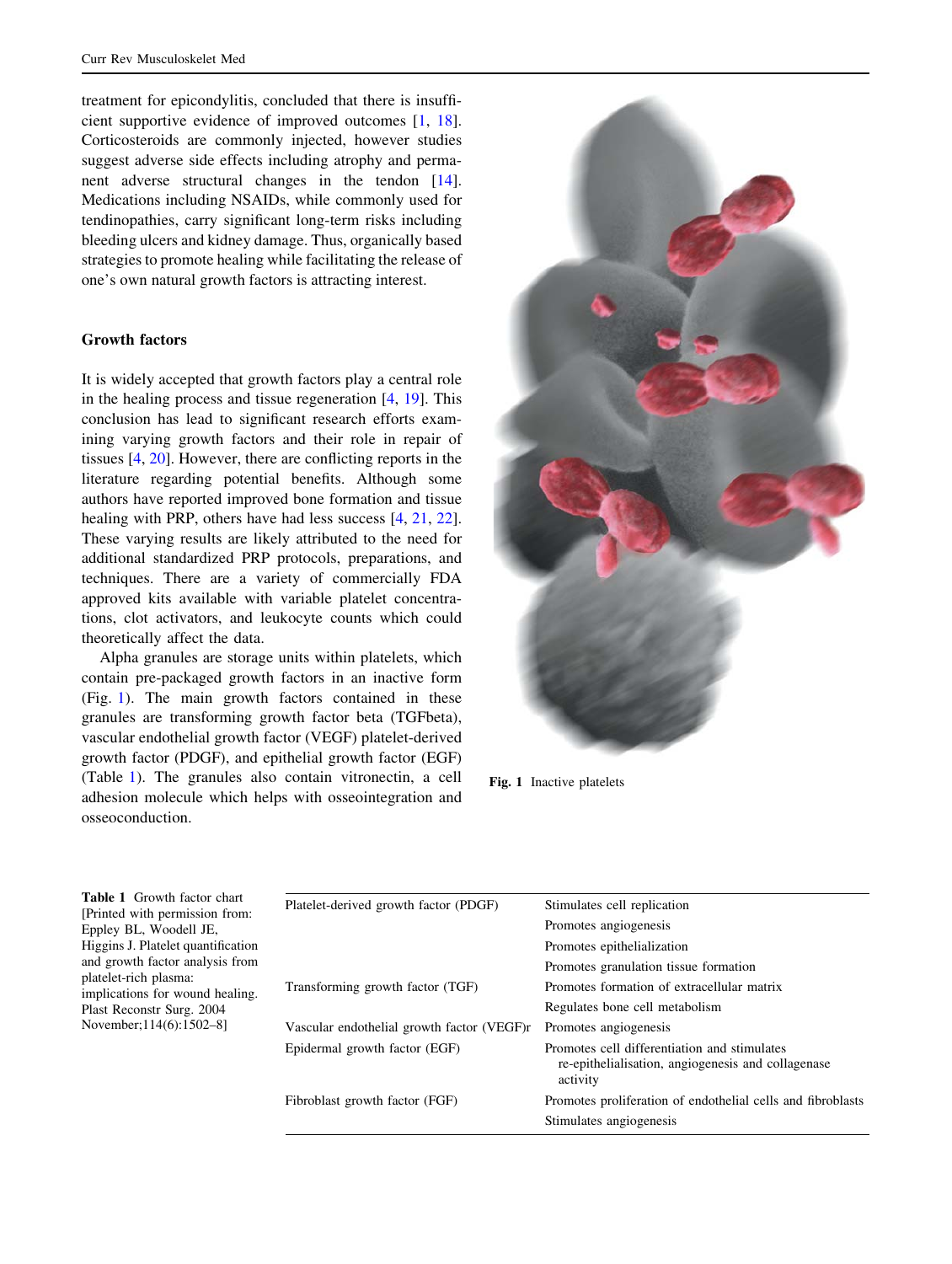

Fig. 2 Active platelets

TGFbeta is active during inflammation, and influences the regulation of cellular migration and proliferation; stimulate cell replication, and fibronectin binding interactions [\[23](#page-8-0)] (Fig. 2). VEGF is produced at its highest levels only after the inflammatory phase, and is a potent stimulator of angiogenesis. Anitua et al. showed that in vitro VEGF and Hepatocyte Growth Factor (HGF) considerably increased following exposure to the pool of released growth factors; suggesting they accelerate tendon cell proliferation and stimulate type I collagen synthesis [\[11](#page-8-0)]. PDGF is produced following tendon damage and helps stimulate the production of other growth factors and has roles in tissue remodeling. PDGF promotes mesenchymal stem cell replication, osteoid production, endothelial cell replication, and collagen synthesis. It is likely the first growth factor present in a wound and starts connective tissue healing by promoting collagen and protein synthesis [\[7](#page-8-0)]. However, a recent animal study by Ranly et al. suggests that PDGF may actually inhibit bone growth [\[24](#page-8-0)].

In vitro and in vivo studies have shown that bFGF is both a powerful stimulator of angiogenesis and a regulator of cellular migration and proliferation [\[23](#page-8-0)]. IGF-I is highly expressed during the early inflammatory phase in a number of animal tendon healing models, and likely assists in the proliferation and migration of fibroblasts and to increase collagen production [\[23](#page-8-0)]. However, a laboratory analysis of human PRP samples demonstrated increased concentrations of PDGF, TGFbeta, VEGF, and EGF, while not showing an increase in IGF-1 [\[25](#page-8-0)]. EGF effects are limited to basal cells of skin and mucous membrane while inducing cell migration and replication.

## PRP preparation

Various blood separation devices have differing preparation steps essentially accomplishing similar goals. The Biomet Biologics GPS III system is described here for simplicity. About 30–60 ml of venous blood is drawn with



Fig. 3 GPS III system and centrifuge



Fig. 4 GPS III system, withdrawing of platelet poor plasma to be discarded

aseptic technique from the anticubital vein. An 18 or 19 g butterfly needle is advised, in efforts of avoiding irritation and trauma to the platelets which are in a resting state. The blood is then placed in an FDA approved device and centrifuged for 15 min at 3,200 rpm (Fig. 3). Afterward, the blood is separated into platelet poor plasma (PPP), RBC, and PRP. Next the PPP is extracted through a special port and discarded from the device (Fig. 4). While the PRP is in a vacuumed space, the device is shaken for 30 s to resuspend the platelets. Afterwards the PRP is withdrawn (Fig. [5\)](#page-4-0). Depending on the initial blood draw, there is approximately 3 or 6 cc of PRP available.

## Injection procedure

The area of injury is marked while taking into account the clinical exam, and data from imaging studies such as MRI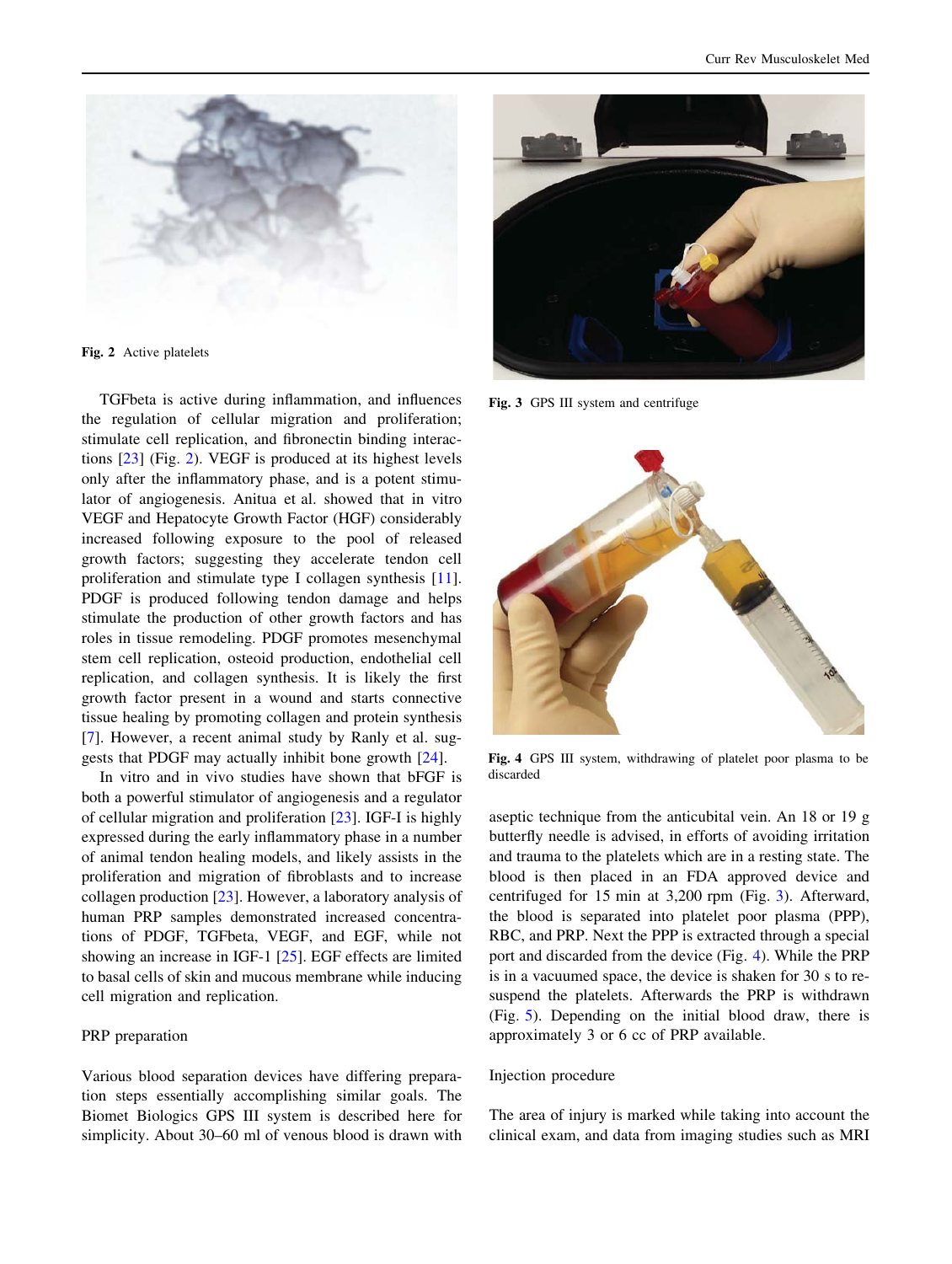<span id="page-4-0"></span>

Fig. 5 GPS III withdrawing of platelet rich plasma for injection/graft

and radiographs. It is recommended to use dynamic musculoskeletal ultrasound with a transducer of 6–13 Hz in an effort to more accurately localize the PRP injection. Under sterile conditions, the patient receives a PRP injection with or without approximately 1 cc of 1% lidocaine and 1 cc of 0.25 Marcaine directly into the area of injury. Calcium chloride and thrombin may be added to provide a gel matrix for the PRP to adhere to, potentially maximizing the benefit in the case of a joint space. We recommend using a peppering technique spreading in a clock-like manner to achieve a more expansive zone of delivery. The patient is observed in a supine position for 15–20 min afterwards, and is then discharged home. Patients typically experience minimal to moderate discomfort following the injection which may last for up to 1 week. They are instructed to ice the injected area if needed for pain control in addition to elevation of the limb and modification of activity as tolerated. We recommend acetaminophen as the optimal analgesic, or Vicodin for break through pain, and dissuade the use of NSAID's in the early post-injection period (Fig. 6).

#### Safety

Any concerns of immunogenic reactions or disease transfer are eliminated because PRP is prepared from autologous blood. No studies have documented that PRP promotes hyperplasia, carcinogenesis, or tumor growth. Growth factors act on cell membranes rather than on the cell



Fig. 6 Musculoskeletal ultrasound, common extensor tendinosis

nucleus and activate normal gene expression [\[7](#page-8-0)]. Growth Factors are not mutagenic and naturally act through gene regulation and normal wound healing feed-back control mechanisms [[6\]](#page-8-0). Relative contraindications include the presence of a tumor, metastatic disease, active infections, or platelet count  $\langle 10 \frac{5}{ul} Hgb \langle 10 \frac{g}{dl} \rangle$ . Pregnancy or active breastfeeding are contraindications. Patients with an allergy to Bupivicaine (Marcaine) should not receive a local anesthetic with these substances.

The patients should be informed of the possibility of temporary worsening symptoms after the injection. This is likely due to the stimulation of the body's natural response to inflammatory mediators. Although adverse effects are uncommon, as with any injection there is a possibility of infection, no relief of symptoms, and neurovascular injury. Scar tissue formation and calcification at the injection site are also remote risks.

An allergic reaction or local toxicity to Bupivacaine HCL or Lidocaine, although uncommon could trigger an adverse reaction. Additionally, when used in surgical applications for grafting or with intra-articular injections, PRP may be combined with calcium chloride and bovine thrombin to form a gel matrix. This bovine thrombin which is used to activate PRP, in the past has been associated with life threatening coagulopathies as a result of antibodies to clotting factors V, XI, and thrombin [[7,](#page-8-0) [26](#page-8-0)]. However, since 1997 production has eliminated contamination of bovine thrombin with bovine factor Va. Prior to 1997, Va levels were 50 mg/ml and now are  $\langle 0.2 \text{ mg/ml} \rangle$  with no further reports of complications [\[6](#page-8-0)].

### Literature review

There is extensive documentation of both animal and human studies, with widespread applications, demonstrating the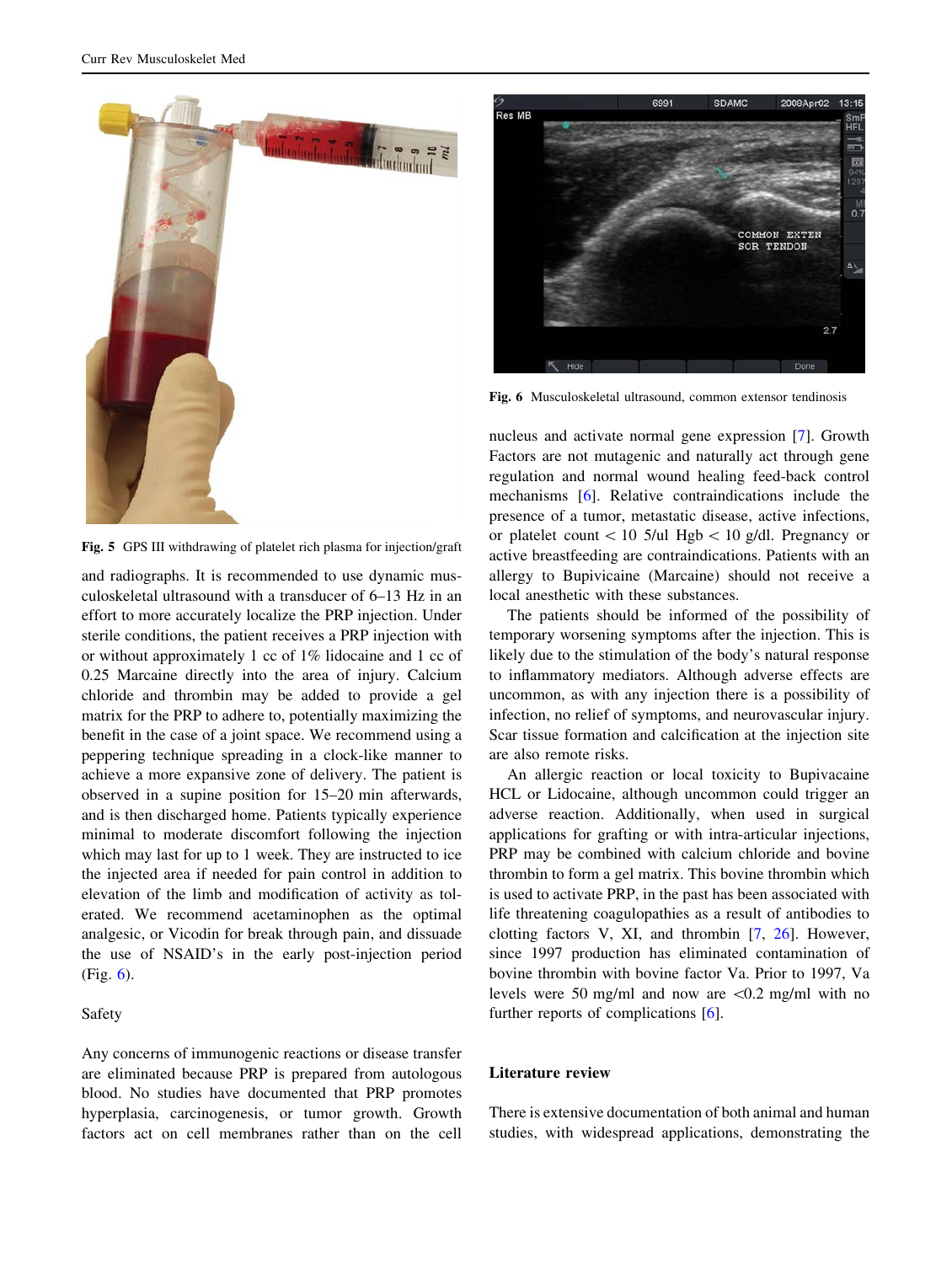safety and efficacy of PRP for 20 years. However, most studies are pilot studies with small sample sizes. Recently, there is emerging literature on the beneficial effects of PRP for chronic non-healing tendon injuries including lateral epicondylitis and plantar fasciitis [\[1](#page-8-0), [2](#page-8-0)]. Other orthopedic applications include diabetic wound management, treatment of non-unions, and use in acute tendon injuries. There is also a range of publications in other fields including ENT, cardiology, and plastic surgery. The following is a review of some of the more recent studies on PRP.

#### Elbow

In a recent study in the American Journal of Sports Medicine, Mishra et al. evaluated 140 patients with chronic epicondylar elbow pain. Of those patients, 20 met the study criteria and were surgical candidates who had failed conservative treatments. In total, 15 were treated with one PRP injection and five were controls with local anesthetic. The treatment group noted 60% improvement at 8 weeks, 81% at 6 months, and 93% at final follow-up at 12–38 months. Of note, there were no adverse effects or complications. Additionally, there was a 94% return to sporting activities and a 99% return to daily activities [[1\]](#page-8-0). The major limitation of this study was the 60% attrition rate in the control group as 3/5 of the patients withdrew from the study or sought outside treatment at 8 weeks. This small retrospective series is considered a pilot study and a randomized clinical trial is needed to substantiate these findings.

In 2003 Edwards and Calandruccio, demonstrated that 22 of 28 patients (79%) with refractory chronic epicondylitis were completely pain free following autologous blood injection therapy [\[15](#page-8-0)]. There was no reported worsening or recurrence of pain and no other adverse events. Pain after autologous blood administration was variable, but most patients reported it to be similar to prior steroid injections they received before the study. One patient failed to improve satisfactorily and eventually underwent surgery [\[15](#page-8-0)]. This study is limited by its small sample size and lack of control group.

## Foot and ankle

Barett et al. enrolled nine patients in a pilot study to evaluate PRP injections with plantar fasciitis. Patients met the criteria if they were willing to avoid conservative treatments including bracing, NSAIDS, and avoidance of a cortisone injection for 90 days prior. All patients demonstrated hypoechoic and thickened plantar fascia on ultrasound. While anesthetizing each patient with a block of the posterior tibial and sural nerve, 3 cc of autologous PRP was injected under ultrasound guidance (Fig. 7).



Fig. 7 Ultrasound guided suprapatella bursa injection/graft

Post-injection thickness and increased signal intensity of the fascial bands were seen on ultrasound. Six of nine patients achieved complete symptomatic relief after 2 months. One of the three unsuccessful patients eventually found complete relief following an additional PRP injection. At one year 77.9% patients had complete resolution of symptoms [\[2](#page-8-0)]. Again, this was a non-controlled pilot study with a small sample size.

## Knee

After injecting rat patellar tendons with PRP, Kajikawa et al. showed increased quantity of circulation-derived cells in the early phase of tendon repair after injury versus controls. Unfortunately, these helpful cells normally disappear with time; therefore prolonging their presence is beneficial. Furthermore, they showed increased type I & III collagen and macrophages [[27\]](#page-8-0).

Taylor, et al. demonstrated safety and efficacy while injecting autologous blood into New Zealand white rabbits at the patellar tendon. After reviewing the histology at 6 and 12 weeks, there was no adverse change in histology or tendon stiffness. However, the tendons injected with blood were significantly stronger [\[28](#page-8-0)].

Berghoff et al. retrospectively reviewed a large series of patients in an effort to access autologous blood product effects in patients undergoing total knee arthroplasty (TKA). The study included 66 control patients and 71 patients treated with autologous blood products at the wound site. The intervention group demonstrated higher hemoglobin levels and fewer transfusions as well as shorter hospitalization and greater knee range of motion at 6 weeks. Additionally, no infections occurred and significantly fewer narcotics were required [[29](#page-8-0)]. Although limited by the retrospective nature of the study, the results are compelling.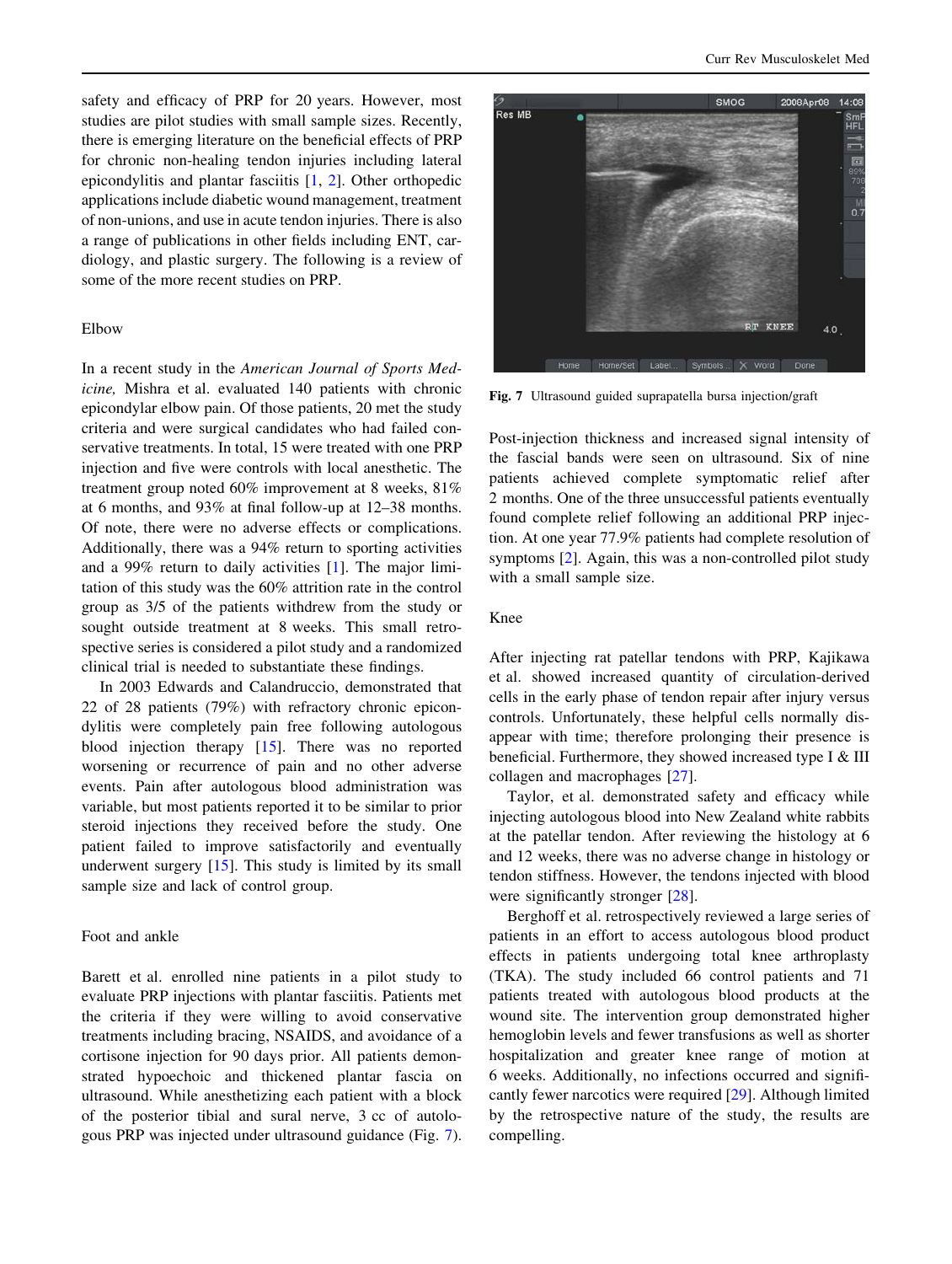Gardner et al. performed a similar retrospective study in a series of patients undergoing TKA. The patients were treated with an intra-operative platelet gel; resulting in lower blood loss, improved early range of motion, and fewer narcotic requirements [[30\]](#page-8-0).

In a controlled study by Everts et al., of 160 patients undergoing Total Knee Replacements (TKA) 85 received Platelet gel and fibrin sealants; which resulted in decreased blood transfusion requirements, lower post-surgical wound disturbances, shorter hospital stay, and fewer infections [\[31](#page-8-0)].

## Wounds

Non-healing cutaneous wounds represent a challenging problem and are commonly related to peripheral vascular disease, infection, trauma, neurologic and immunologic conditions, as well as neoplastic and metabolic disorders. These chronic ulcerative wounds represent significant impact both psychologically and socioeconomically. An analysis of the surfaces of chronic pressure wounds (decubitus ulcers) revealed a decreased growth factor concentration compared with an acute wound [\[32](#page-8-0)]. In a study by Crovetti et al., 24 patients with chronic cutaneous ulcers were treated with a series of PRP Gel treatments. Only three patients received autologous blood PRP due to medical issues, while the others received donor blood product. Nine patients demonstrated complete wound healing. Of those nine, one wound reopened at 4 months. There were two reports of wound infection, both with positive Staph Aureus which were successfully treated with oral antibiotics. There were no adverse effects encountered and all patients noted decreased pain [\[32](#page-8-0)].

Another wound study by McAleer et al., involved 24 patients with 33 chronic non-healing lower extremity wounds. Patients failed conservative treatment for  $>6$  months with a lack of reduction of surface area. Surgical wound debridement was initially performed to convert chronic ulcers to acute wounds, in an effort to promote wound metabolism and chemotaxis. The wounds were injected with PRP every 2 weeks. Successful wound closure and epitheliazation was obtained in 20 wounds. The mean time for closure was 11.15 weeks. Five wounds displayed no improvement [\[33](#page-8-0)]. These findings were particularly significant because all patients had failed previously available treatment methods.

#### Bone

Diabetes impairs fracture healing with reduced early proliferation of cells, delayed osteogenesis, and diminished biomechanical properties of the fracture callus [\[34](#page-8-0), [35\]](#page-8-0). In an animal study by Gandhi et al., male Wister rats received closed mid-diaphyseal fractures after 14 days of the onset of diabetes. PRP did not alter blood glucose levels or HbA1c. The study demonstrated that diabetic rats had decreased growth factors compared to non-diabetic group [\[34](#page-8-0)].

Not all studies on autologous growth factors have shown favorable results with promoting bone formation and healing. In a recent study by Ranly et al., PRP was shown to decrease osteoinductivity of demineralized bone matrix in immunocompromised mice. PRP from six healthy men was implanted as gelatin capsules in the calves of inbred nude mice. After 56 days the mice were killed and the studied calf muscles suggest that PDGF may actually reduce osteoinductivity [[24](#page-8-0)]. The main criticism of this study is related to the PRP treatment protocol. Conventional PRP processing kits yield a 6-fold increase in platelet concentration. However, in the Ranly study the PRP concentration was only four times above baseline. Additionally, the timing of the assays looking at osteoinduction may have been too late to accurately access early bone formation.

## Spine

Generally, maintaining arthrodesis in a posterolateral lumbar fusion can be challenging and may necessitate revision [\[36](#page-8-0)]. Subsequently multiple strategies have evolved to decrease non-union rates including screw instrumentation, interbody fusion, bone morphogenic protein, and limiting risk factors such as smoking, NSAID, and corticosteroid use [[37\]](#page-8-0). There is mixed literature and controversy surrounding the efficacy of platelet gel to supplement autologous bone graft during instrumented posterolateral spinal fusion [[37–39\]](#page-8-0). The potential efficacy of PRP to facilitate osteoinduction in spine fusion remains uncertain at present time.

A study by Carreon et al. investigated 76 patients with posterior lateral lumbar fusion with autologous iliac crest bone graft mixed with PRP compared to a control group. Using 500 ml of whole blood, 30 ml of platelet concentrate was obtained. Non-union was diagnosed by either a revision intra-operatively or via plain radiographs or CT scan. The study concluded that the PRP group had a 25% nonunion rate versus 17% in the control group at a minimal 2-year follow-up [\[37](#page-8-0)]. Of note, platelet concentrations were not measured before or after preparation, as this is not routinely performed clinically.

A study of single-level intertransverse fusions by Weiner and Walker demonstrated a 62% fusion rate in iliac graft augmented with PRP versus 91% fusion rate in bone graft alone [[40\]](#page-8-0).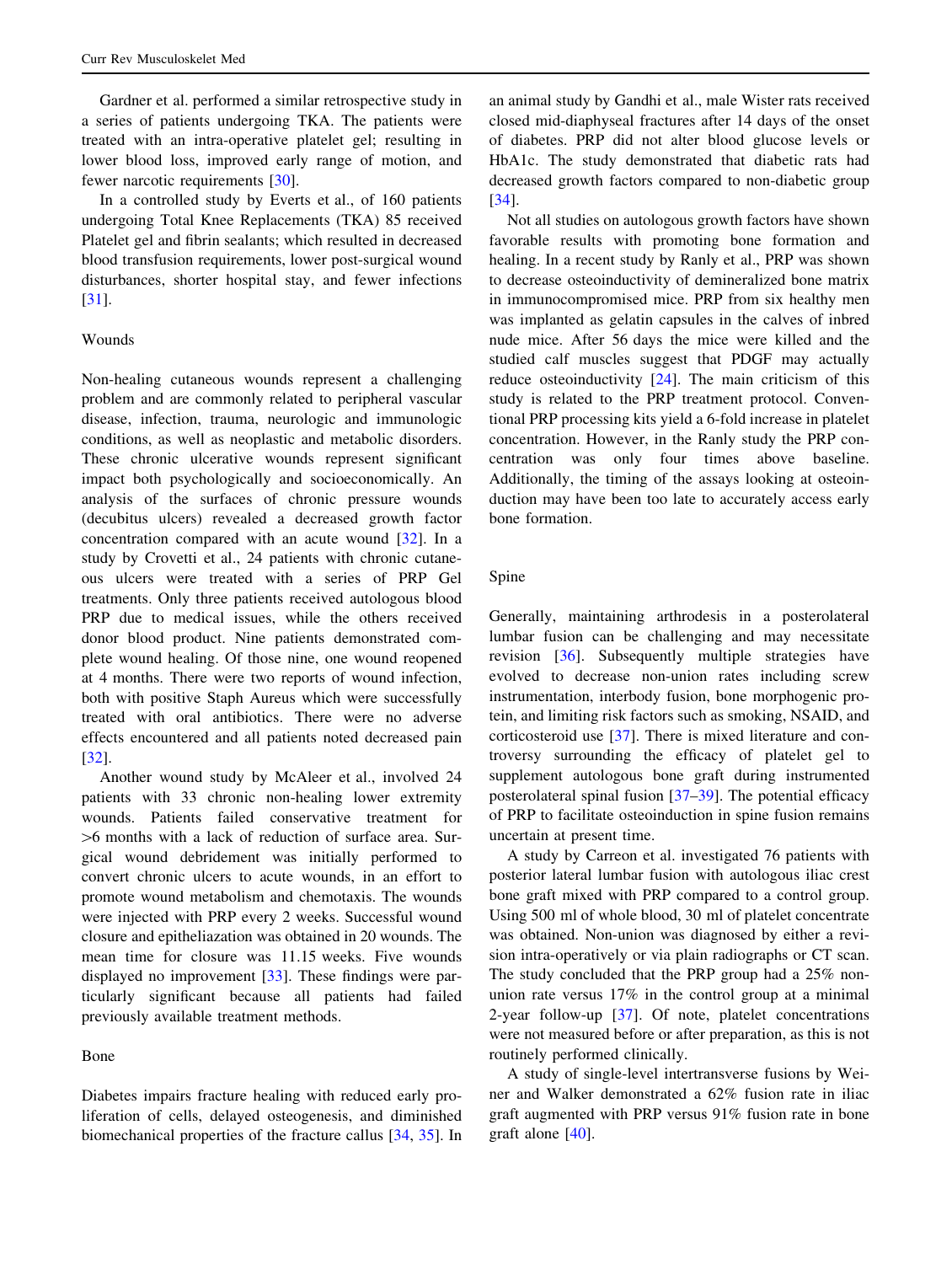Lowery et al. retrospectively reviewed 19 spinal fusion patients with PRP after 13 months. There was no pseudoarthrosis seen on exploration or plain radiographs in 100% of cases [\[41](#page-8-0)].

Hee et al. examined 23 patients who underwent instrumented transforaminal lumbar interbody fusions with PRP versus control with a 2-year follow-up. Interestingly they found accelerated bony healing in the PRP group; however it did not result in increased fusion rates versus control [\[36](#page-8-0)]. Platelet concentrations were measured after preparation and were increased 489% from baseline [[36\]](#page-8-0).

Jenis et al. explored anterior interbody lumbar fusions in 22 patients with autograph using iliac crest bone graft versus 15 patients with allograft combined with PRP. CT scans at 6 months and plain radiographs at 12 and 24 months demonstrated an 85% fusion rate for autograft versus 89% with PRP and allograft [\[38](#page-8-0)]. This could potentially eradicate the morbidity from iliac crest harvesting, and provide a more cost effective alternative to costly bone induction techniques.

A study from Chen et al. demonstrated that PRP might potentially play a role in prevention of disc degeneration. They demonstrated that PRP can act as a growth factor cocktail to induce proliferation and differentiation and promote tissue-engineered nucleus formation regeneration via the Smad pathway [\[42](#page-8-0)]. This offers a conservative management option to patients with degenerative disc disease, besides traditional management options including cortosteroid injection and ultimately surgery.

# Summary

In summary, for over 20 years PRP has been used safely in a variety of conditions with promising implications. Unfortunately, most studies to date are anecdotal or involve small sample sizes. Undoubtedly we are seeing increased clinical use of PRP, however more clinical trials are certainly needed. Little is documented in the literature regarding the expected timeframe of tendon healing post-PRP injection. Also, there are no studies to date that review the need of post-PRP injection rehabilitation, nor are there any protocols. However, it is assumed that Physical/ Occupational therapy and restoring the kinetic chain will help facilitate recovery post injection.

The authors are currently expanding PRP injection applications from tendon injuries to other persistent ailments including greater trochanteric bursitis and knee osteoarthritis with favorable results. The authors also have had success in injecting professional soccer athletes with acute MCL knee injuries in an effort to accelerate their return to play (Fig. 8). Further understanding of this promising treatment is required to determine which



Fig. 8 Ultrasound guided knee MCL injection/graft

particular diagnoses are amenable to PRP therapy. The authors will report results on this topic in the near future.

The use of autologous growth factors in the form of PRP may be just the beginning of a new medical frontier known as ''orthobiologics.'' First generation injectables such as visco-supplementation have been successful in the treatment of pain for patients with osteoarthritis of the knee. These injections represent a non-biologic effort to influence the biochemical environment of the joint.

A second generation of injectables is now available with PRP. This technology provides delivery of a highly concentrated potent cocktail of growth factors to stimulate healing. TGF-b, contained in PRP has been linked to chondrogenesis in cartilage repair [\[43](#page-8-0)]. New reports presented at the 2007 International Cartilage Repair Society Meeting in Warsaw indicate PRP enhancement of chondrocyte cell proliferation and positive clinical effects on degenerative knee cartilage [[44,](#page-9-0) [45\]](#page-9-0). Anitua and Sanchez recently demonstrated increased hyluronic acid concentration balancing angiogenesis in ten osteoarthritic knee patients [[46\]](#page-9-0). Wu et al. documented PRP promotion of chondrogenesis as an injectable scaffold while seeded with chondrocytes in rabbit ears. Hard knobbles were found and seen on MRI, as well as histologic analysis and staining which confirmed cartilage growth [\[47](#page-9-0)].

Future generations of biologic injectables may target specific cells, rather than providing an assortment of nonspecific healing properties. Currently clinical trials of intra-articular use of growth factor BMP 7 (OPI) are underway. Soft tissue applications of BMP7 (OPI) are also in its early stages. Bone marrow aspirate stem cell injections are seeing increased clinical use as well. Ultimately, stem cell therapy represents the greatest biologic healing potential.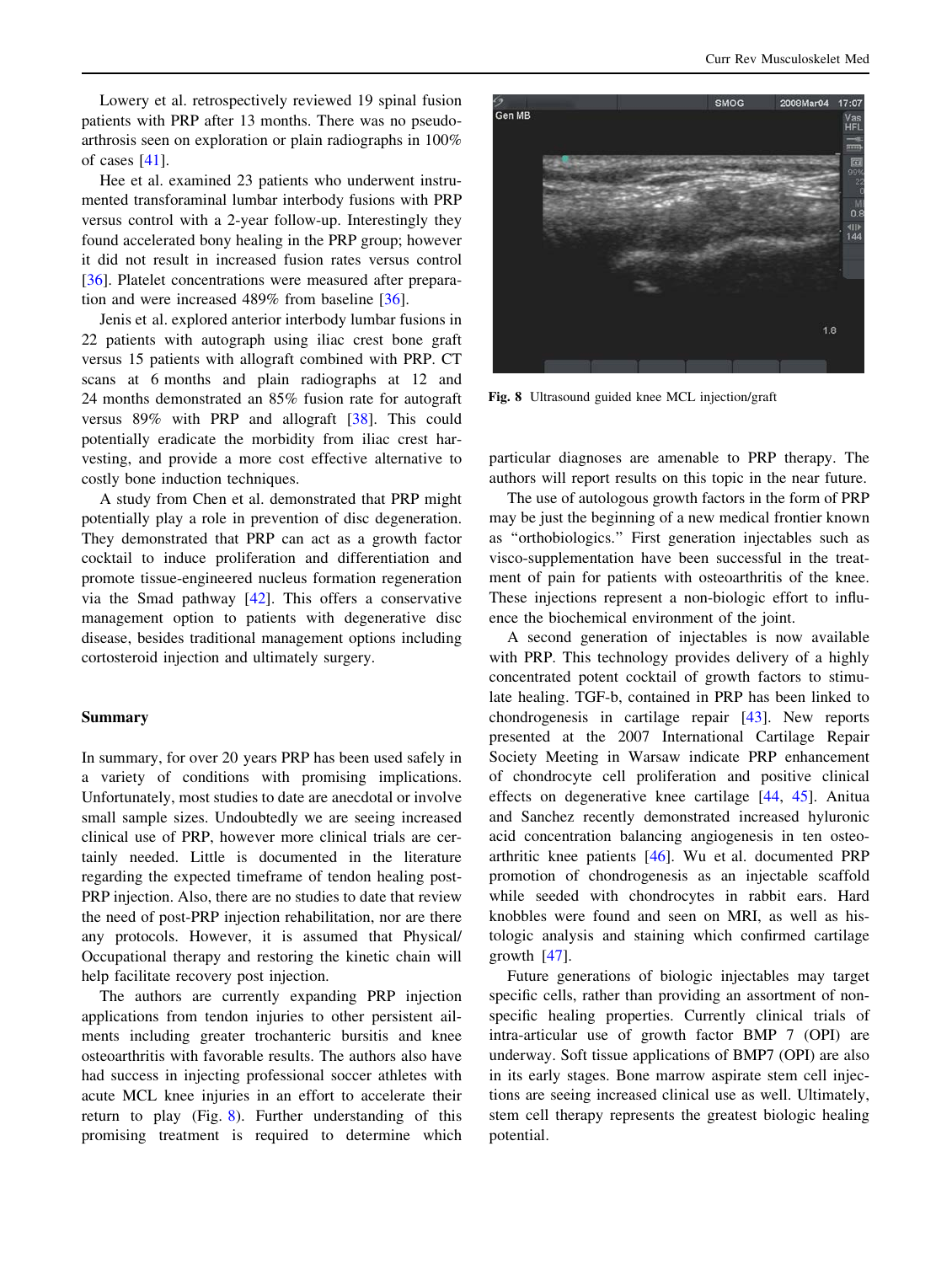#### <span id="page-8-0"></span>References

- 1. Mishra A, Pavelko T. Treatment of chronic elbow tendinosis with buffered platelet-rich plasma. Am J Sports Med. 2006;10(10):1–5.
- 2. Barrett S, Erredge S. Growth factors for chronic plantar fascitis. Podiatry Today. 2004;17:37–42.
- 3. Woolf AD, Pfleyer B. Burdon of major musculoskeletal conditions. Bull World Health Organ. 2003;81:646–56.
- 4. Anitua M, Sánchez E, Nurden A, Nurden P, Orive G, Andía I. New insights into and novel applications for platelet-rich fibrin therapies. Trends Biotechnol. 2006;24(5):227–34.
- 5. Praemer AF. Musculoskeletal conditions in the United States. 2nd ed. Rosemont: American Academy of Orthopaedic Surgeons; 1999.
- 6. Marx R, Garg A. Dental and craniofacial applications of plateletrich plasma. Carol Stream: Quintessence Publishing Co, Inc.; 2005.
- 7. Everts P, Knape J, Weirich G, Schonberger J, Hoffman J, Overdevest E, et al. Platelet-rich plasma and platelet gel: a review. JECT. 2006;38:174–87.
- 8. Pietrzak W, Eppley B. Scientific foundations platelet rich plasma: biology and new technology. J Craniofac Surg. 2005;16(6):1043– 54.
- 9. Marx RE. Platelet-rich plasma (PRP): what is PRP and what is not PRP? Implant Dent. 2001;10:225–8.
- 10. Ferrari M, Zia S, Valbonesi M. A new technique for hemodilution, preparation of autologous platelet-rich plasma and intraoperative blood salvage in cardiac surgery. Int J Artif Organs. 1987;10:47–50.
- 11. Antitua E, Andia I, Sanchez M, Azofra J, Del Mar Zalduendo M, De La Fuente M, et al. Autologous preparations rich in growth factors promote proliferation and induce VEGF and HGF productions by human tendon cells in culture. J Orthop Res. 2005;23:281–6.
- 12. Fenwick SA, Hazlelman BL, Riley GP. The vasulature and its role in the damaged and healing tendon. Arthritis Res. 2002;4: 252–60.
- 13. Hayem G. Tenology: a new frontier. Joint, Bone, Spine. Rev Rhum. 2001;68:19–25.
- 14. Jobe F, Ciccotti M. Lateral and medial epicondylitis of the elbow. J Am Acad Orthop Surg. 1994;2:1–8.
- 15. Edwards SG, Calandruccio JH. Autologous blood injections for refractory lateral epicondylitis. Am J Hand Surg. 2003;28(2): 272–8.
- 16. Antiua E, Sanchez M, Nurden A, Zalduendo M, De La Fuente M, Prive G, et al. Autologous fibrin matrices: a potential source of biological mediators that modulate tendon cell activities. J Biomed Mater Res Pt A. 2006;77(2):285–93.
- 17. Kader D, Sakena A, Movin T, Magulli N. Achilles tendinopathy: some aspects of basic science and clinical management. Br J Sports Med. 2002;36:239–49.
- 18. Smidt N, Assendelft W, Arola H, et al. Effectiveness of physiotherapy for lateral epicondylitis: a systemic review. Ann Med. 2003;35:51–62.
- 19. Werner S, Grose R. Regulation of wound healing by growth factors and cytokines. Physiol Rev. 2003;83:835–70.
- 20. Kirker-Head CA. Potential applications and delivery strategies for bone morphogenetic proteins. Adv Drug Deliv Rev. 2000;43:65–92.
- 21. Froum SJ, Wallace S, Tarnow DP, Cho SC. Effect of platelet-rich plasma on bone growth and osseointegration in human maxillary sinus grafts: three bilateral case reports. Int J Periodontics Restorative Dent. 2002;22:45–53.
- 22. Raghoebar GM, Schortinghuis J, Liem R, Ruben J, Van der Wal J, Vissink A. Does platelet-rich plasma promote remodeling of autologous bone grafts used for the augmentation of the maxillary sinus floor? Clin Oral Implants Res. 2005;16:349–56.
- 23. Molloy T, Wang Y, Murrell G. The roles of growth factors in tendon and ligament healing. Sports Med. 2003;33(5):381–94.
- 24. Ranly D, Lohmann C, Andreacchio D, Boyan B, Schwartz Z. Platelet-rich plasma inhibits demineralized bone matrix-induced bone formation in nude mice. J Bone Joint Surg. 2007;89: 139–46.
- 25. Eppley B, Woodell J, Higgins J. Platelet Quantification and growth factor analysis from platelet-rich plasma: Implications for wound healing. Plast Reconstr Surg. 2004;114(6):1502–7.
- 26. Zehnder JL, Leung LLK. Development of antibodies to thrombin and factor V with recurrent bleeding in a patient exposed to topical bovine thrombim. Blood. 1990;76:2011–6.
- 27. Kajikawa Y, Morihara T, Sakamoto H, Matsuda K, Oshima Y, Yoshida A, et al. Platelet-rich plasma enhances the initial mobilization of circulation-derived cells for tendon healing. J Cell Physiol. 2008;215(3):837–45.
- 28. Taylor M, Norman T, Clovis N, Blaha D. The response of rabbit patellar tendons after autologous blood injection. Med Sci Sports Exerc. 2002;34(1):70–3.
- 29. Berghoff W, Pietrzak W, Rhodes R. Platelet-rich plasma application during closure following total knee arthroplasty. Orthopedics. 2006;29(7):590–8.
- 30. Gardner MJ, Demetrakopoulos D, Klepchick P, Mooar P. The efficacy of autologous platelet gel in pain control and blood loss in total knee arthroplasty: an analysis of the haemoglobin, narcotic requirement and range of motion. Int Orthop. 2006;31:309–13.
- 31. Everts P, Devilee R, Mahoney C, Eeftinck-Schattenenkerk M, Knape J, Van Zundert A. Platelet gel and fibrin sealant reduce allogeneic blood transfusions in total knee arthroplasty. Acta Anaesthesiol Scand. 2006;50:593–9.
- 32. Crovetti G, Martinelli G, Issi M, Barone M, Guizzardi M, Campanati B, et al. Platelet gel for healing cutaneous chronic wounds. Transfus Apher Sci. 2004;30:145–51.
- 33. McAleer JP, Kaplan E, Persich G. Efficacy of concentrated autologous platelet-derived growth factors in chronic lowerextremity wounds. J Am Podiatr Med Assoc. 2006;96(6):482–8.
- 34. Ghandi A, Dumas C, O'Connor J, Parsons J, Lin S. The effects of local platelet rich plasma delivery on diabetic bone fracture healing. Bone. 2006;38:540–6.
- 35. Beam HA, Parsons JR, Lin SS. The effects of blood glucose control upon fracture healing in the BB Wistar rat with diabetes mellitus. J Orthop Res. 2002;20:1210–6.
- 36. Hee HT, Majd ME, Holt RT, Myers L. Do autologous growth factors enhance transforaminal lumbar interbody fusion? Eur Spine J. 2003;12(12):400–7.
- 37. Carreon LY, Glassman SD, Anekstein Y, Puno RM. Platelet gel (AGF) fails to increase fusion rates in instrumented posterolateral fusions. Spine. 2005;30(9):E243–6. discussion E247.
- 38. Jenis LG, Banco RJ, Kwon B. A prospective study of Autologous Growth Factors (AGF) in lumbar interbody fusion. Spine J. 2006;6(1):14–20.
- 39. Castro FP Jr. Role of activated growth factors in lumbar spinal fusions. J Spinal Disord Tech. 2004;17(5):380–4.
- 40. Weiner BK, Walker M. Efficacy of autologous growth factors in autologous intertransverse fusions. Spine. 2003;28:1968–70.
- 41. Lowery GL, Kulkarni S, Pennisi AE. Use of autologous growth factors in lumbar spine fusion. Bone. 1999;25:47S–50S.
- 42. Chen W, Lo WC, Lee JJ, Su CH, Lin CT, Liu HY, et al. Tissueengineered intervertebral disc and chondrogenesis using human nucleus pulposus regulated through TGF-beta1 in platelet-rich plasma. J Cell Physiol. 2006;209(3):744–54.
- 43. Hunziker EB, Driesang IM, Morris EA. Clinical orthopaedics and related research. Chondrogenesis in cartilage repair is induced by members of the transforming growth factor-beta superfamily. Clin Orthop Relat Res. 2001;391(Suppl):S171–81.